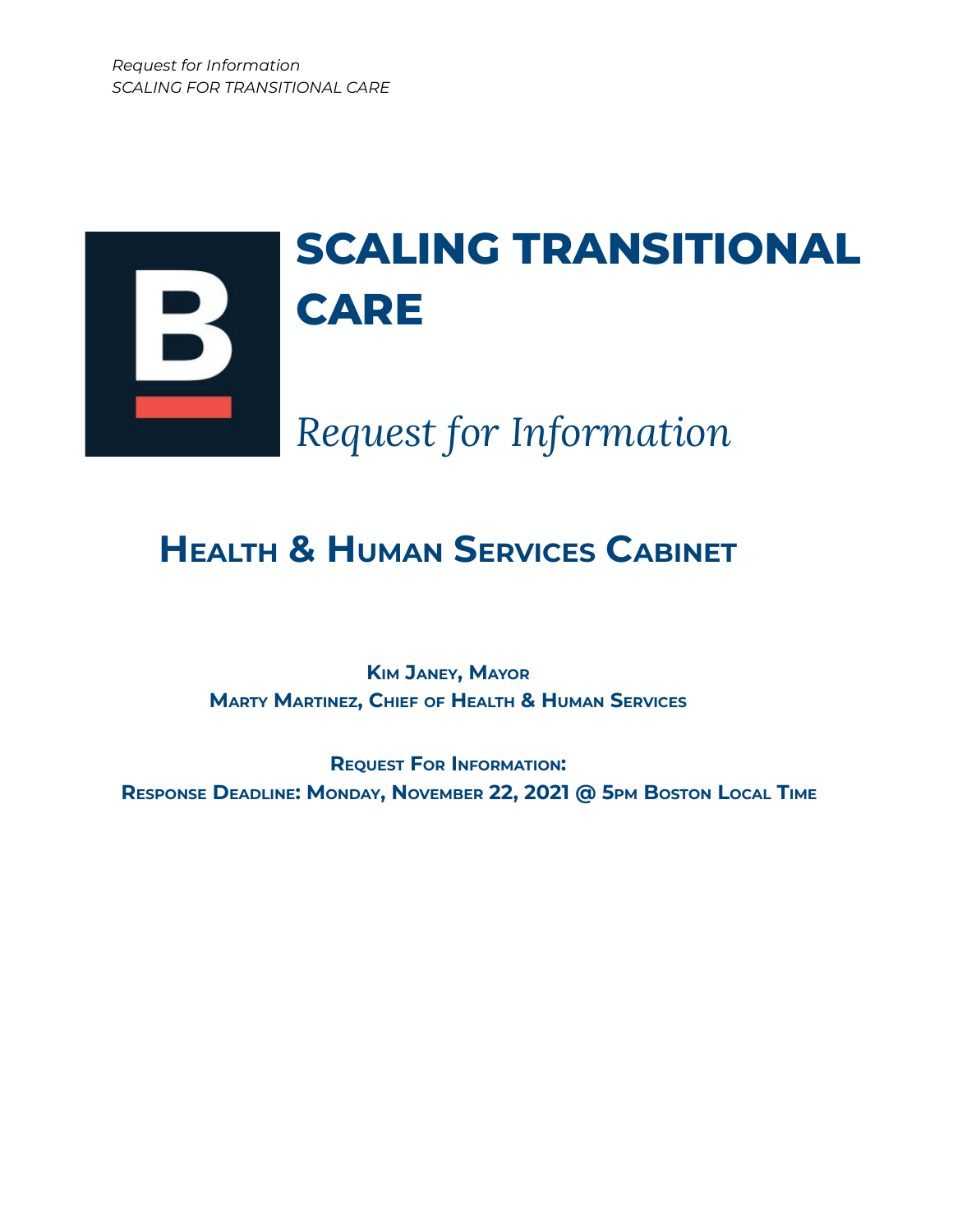| 1. Overview                 | 1            |
|-----------------------------|--------------|
| 1. Purpose                  |              |
| 2. Context                  |              |
| 2. Responses                | $\mathbf{2}$ |
| 1. The Experience You Bring |              |
| 2. The Capacity You Have    |              |
| 3. The Support You Need     |              |
| <b>3. Details</b>           | 3            |
| 1. RFI Contact              |              |
| 2. Timeline                 |              |
| 3. Response Format          |              |
| 4. Appendix                 | 4            |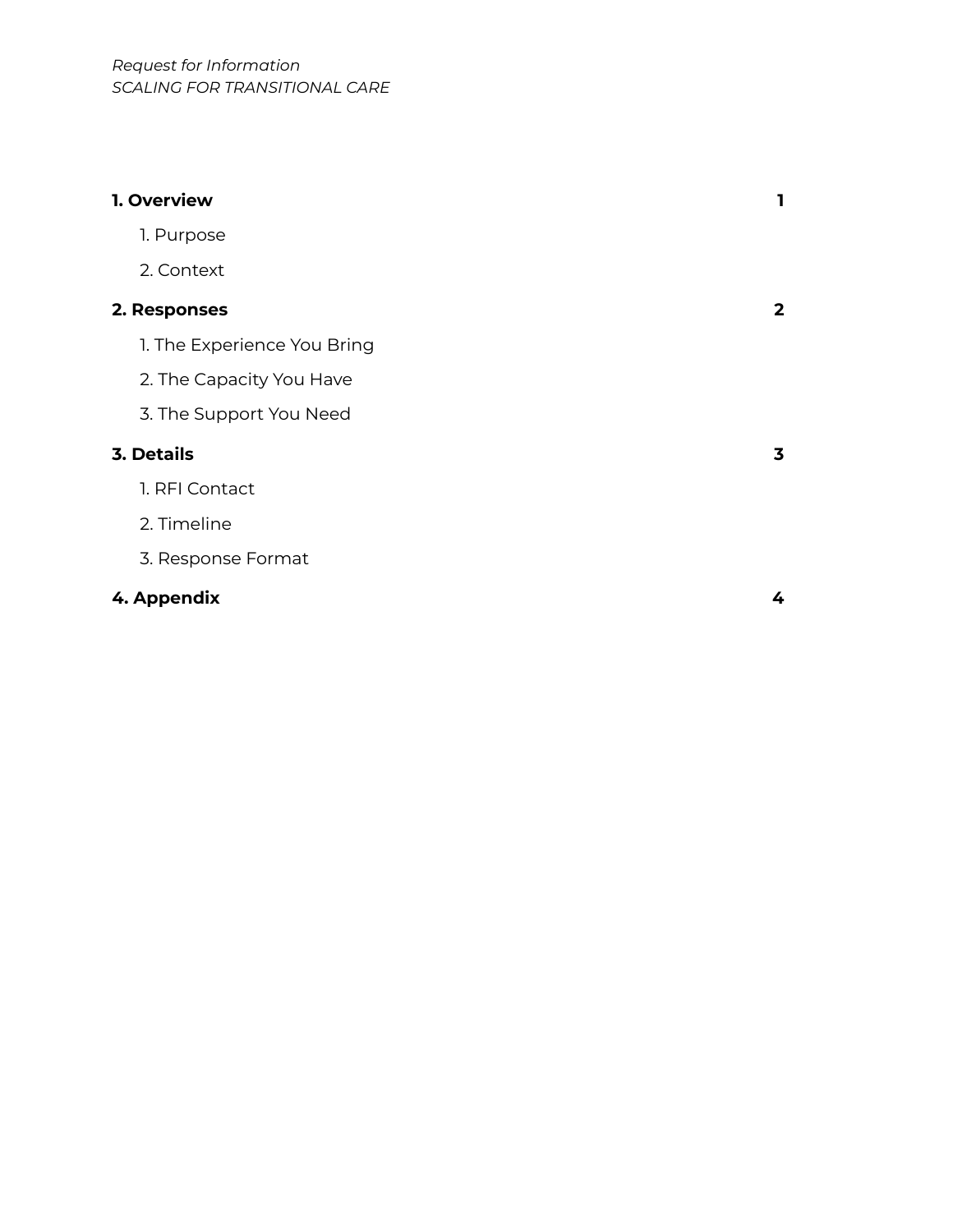# **1. OVERVIEW**

## **1.1 Purpose**

The City of Boston is seeking to recruit potential providers who can support 24/7 wrap-around services - including housing and case management - for unsheltered individuals with substance use or mental health disorders. We are looking to connect with service providers who have the experience and capacity to bring their services to Boston in the next 45 to 60 days to staff and program low threshold transitional housing and stabilization models. These models may include:

- 1. Transitional housing -- For the purposes of this RFI, this housing is short-term, typically less than 6 months. Supportive services assist individuals with accessing behavioral health care, maintaining their housing, and preparing for a permanent placement.
- 2. Overnight respite/low-threshold shelter -- Shelters that are low-threshold for individuals with a substance use disorder – otherwise referred to as overnight respite - allow individuals to bring in harm reduction supplies, allow individuals to leave and return during the night, and have clinical expertise for supporting the needs of individuals with a substance use disorder.
- 3. Sobering center -- Sobering centers provide up to 24 hours of medical monitoring for individuals with acute mental health or substance use needs and help individuals connect to the next level of care

Potential partners do not need to have experience with all elements of these service models and can specialize in one or several types of service areas. We encourage service providers to think critically and creatively about the services that they offer, and how they could best partner with other organizations to provide low-threshold services.

Information collected through this RFI will inform a subsequent Request for Proposals (RFP) to contract with providers to do this work.

# **1.2 Context**

The Mayor's Office of Recovery Services (ORS), launched in 2015, is the first municipal recovery office in the United States. ORS and the Boston Public Health Commission (BPHC) use a highly collaborative and localized approach to substance use and addiction. Through ORS and BPHC, we offer harm reduction services, Narcan and overdose prevention programming, treatment referral programs and more. We work closely across City of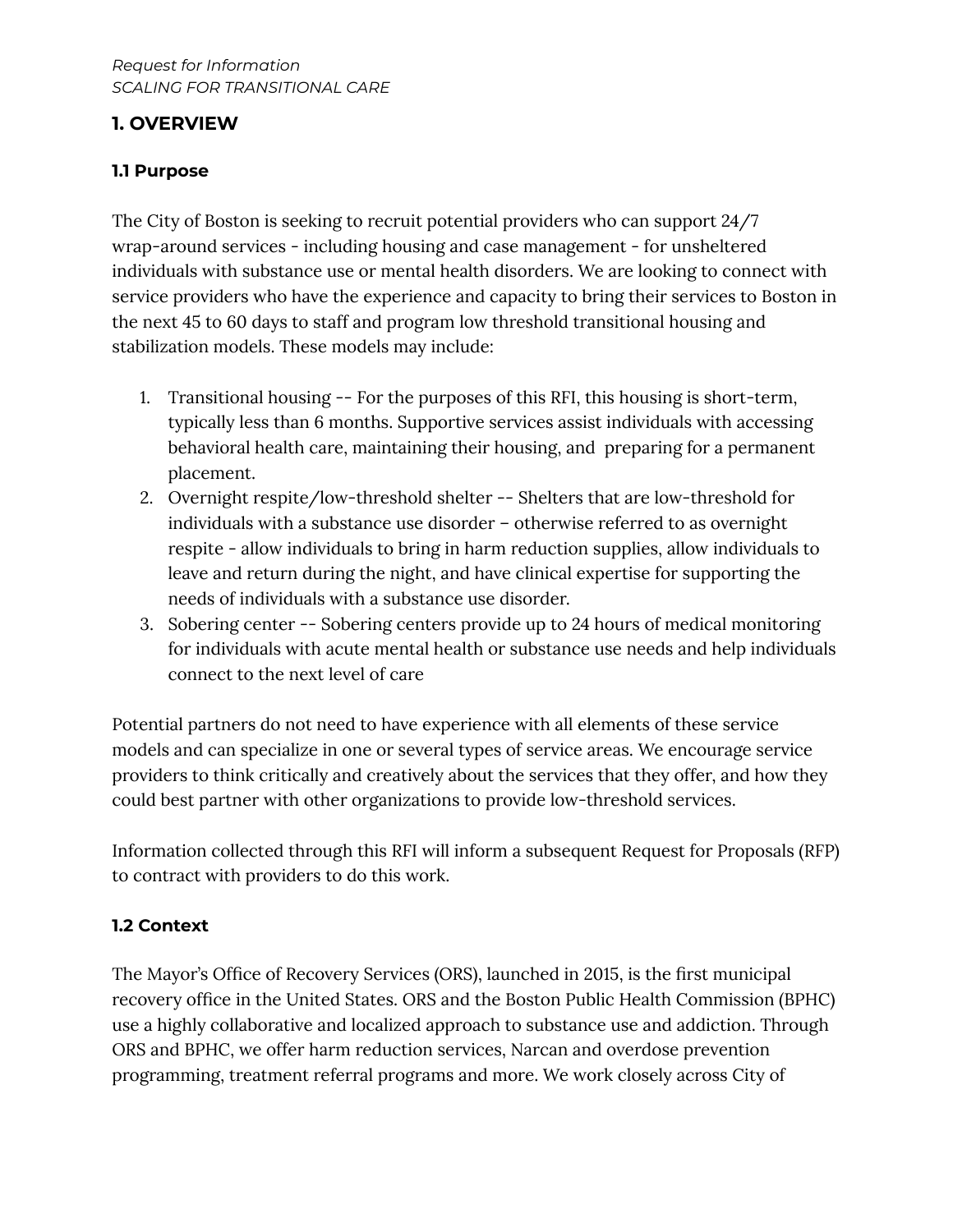#### *Request for Information SCALING FOR TRANSITIONAL CARE*

Boston departments, and community partners to serve our neighbors experiencing addiction and homelessless.

After 20 months serving some of our most vulnerable residents during the COVID-19 pandemic, many of our partners do not have the capacity to expand their work. With this RFI, we hope to gain information about potential new partners that can help us serve these neighbors by giving them a safe alternative to the street, providing exceptional transitional care, and connecting them to further treatment and housing resources.

While Massachusetts Avenue & Melnea Cass Boulevard has been the most visible epicenter of the region's housing and opioid crisis, these challenges span all cities and towns in the Commonwealth. In 2020, the United States had the highest rates of overdose deaths on record, surpassing 93,000 individuals. Massachusetts observed a 5% increase in opioid-related overdoses, the first increase in annual opioid-related deaths in three years. Black residents saw a 70% increase, reflecting the disproportionate toll of the pandemic in communities of color. The 245 individuals lost to an overdose in Boston made up 12% of the State's overall overdose deaths. Not only has COVID impacted the needs of individuals who use drugs, but it has also impacted the drug supply. Fentanyl remains the key factor in overdoses reported, present in 92% of fatal overdose related toxicology screens in Massachusetts in 2020.

During the COVID-19 pandemic, many systems of care - including treatment, mental health, shelter, and re-entry systems - decreased their capacity to care for individuals navigating homelessness, substance use disorder, and mental health challenges. Meanwhile, providers in Mass & Cass - including hospitals, opioid treatment programs, shelters, and street outreach teams - continued delivering critical, life-saving services to those in need. The growth in the number of individuals living in encampments in unsafe conditions in the area reflects the gaps of many upstream systems in meeting their needs.

The encampments present significant public health, infectious disease, public safety, sanitation and fire safety challenges for unsheltered people, outreach workers, and first responders. To promote public health, public safety, and quality of life, the City has developed new strategies to meet the needs of individuals in the encampments and to stem the tide of individuals onto the street, such as:

- Launching a rental relief and foreclosure prevention fund,
- Transforming the street outreach team to meet individuals' complex needs by integrating recovery workers with nurses, psychiatrists, and housing navigators
- Crafting an [encampment](https://www.boston.gov/news/fact-sheet-boston-homeless-encampment-liaison-protocol) protocol that requires the City to offer shelter, treatment, and storage.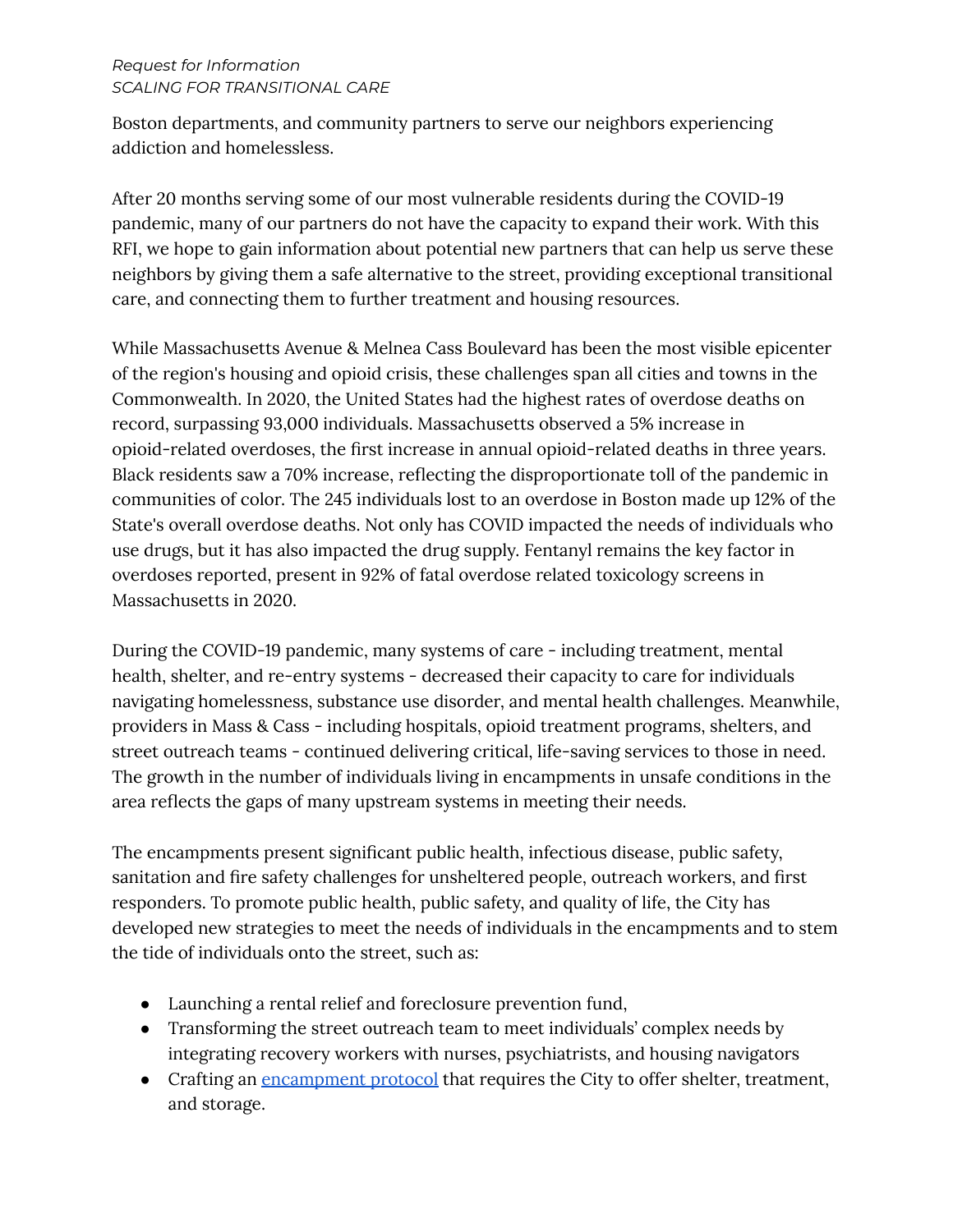*Request for Information SCALING FOR TRANSITIONAL CARE*

> • Partnering with the State to create pathways into Housing First units for unsheltered people with substance use disorders

With winter approaching and the public health and public safety risks on the street growing, the encampments have become increasingly unsafe places to live. The greater volume, complexity, and acuity of need on the street also comes at a time of widespread staffing challenges in the behavioral health workforce. These twin realities have made it difficult to staff new services to meet the need. As we equitably recover from the COVID-19 pandemic, we are committed to serving our neighbors with compassionate, expert care. We need your help to do that.

# **2. RESPONSES**

In your response to this Request for Information, we are interested in knowing about your experience, capacity and what you will need from the City to be successful.

Please note that this RFI is for informational purposes only. While responses may help shape a future RFP, responding to this is not a guarantee of a contract or award in the future. A vendor's response to the RFI will have no impact on the evaluation of responses to any subsequent RFP.

Please Note that all responses will be public record. **Do not submit confidential information in your response.**

### **2.1 The Experience You Bring**

Tell us about your organization's experience in providing this work. This may include answering the following questions in no more than one or two paragraphs:

- How long has your organization been working in harm reduction and recovery services and supporting homeless individuals?
- Do you currently operate transitional housing, drop in services or sobering center programs or similar services in Boston or in the region?
- If not in New England, do you provide these services elsewhere?
- Are you a licensed treatment provider and/or currently have active contracts with the MA Department of Public Health or the City of Boston?
- What experience do you have working with syringe access and drug user health programs?

Please tell us about which populations you target with your services.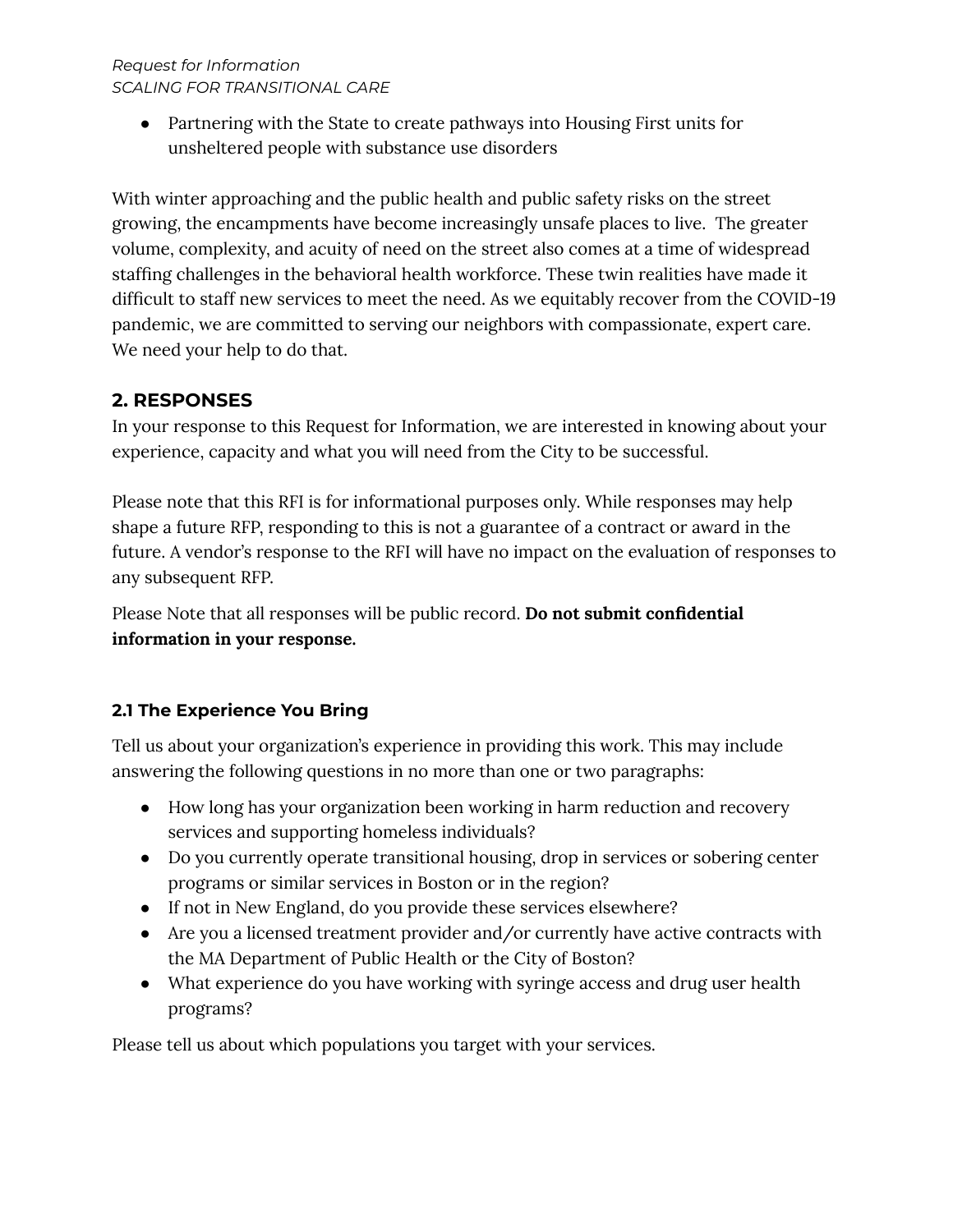## **2.2 The Capacity You Have**

Please describe for us what your vision and capacity is for providing services in a low-threshold housing or stabilization space in Boston. Your model may involve working alongside other types of service providers. For example -

- What level of services could you provide in Boston for low-threshold housing, overnight respite, or stabilization? How would your model be tailored to serve individuals with complex needs related to trauma, substance use, and mental illness?
- What would your staffing capacity be?
- Would you be partnering with any other hospitals, community health centers, or other community providers to deliver these services?
- If you are not local to Boston, do you operate any housing services that could serve individuals from Boston with ties to your region?

### **2.3 The Support You Need**

Given your experience, we would like to understand the support you would need from the City to be successful at implementing your vision. We encourage you to think creatively about your vision -- and about what kinds of collaboration would help make it possible. For example -

- What other types of providers would it be most helpful for you to partner with in order to deliver these services?
- Would you be willing to provide these services on a contract for 3 months? 6 months? One year? Longer?
- What support in attaining or expanding licensing would you need?
- What resources and capabilities (in terms of programming, staffing, expertise, and facilities) would you need from the City or another partner organization to be successful? What other elements of collaboration with the City would be of value?
- Do you already have access to a facility in Boston where you would provide these services? Or would you need to be paired with an available facility?
- What challenges have you faced in the past with expanding services to clients who use drugs?